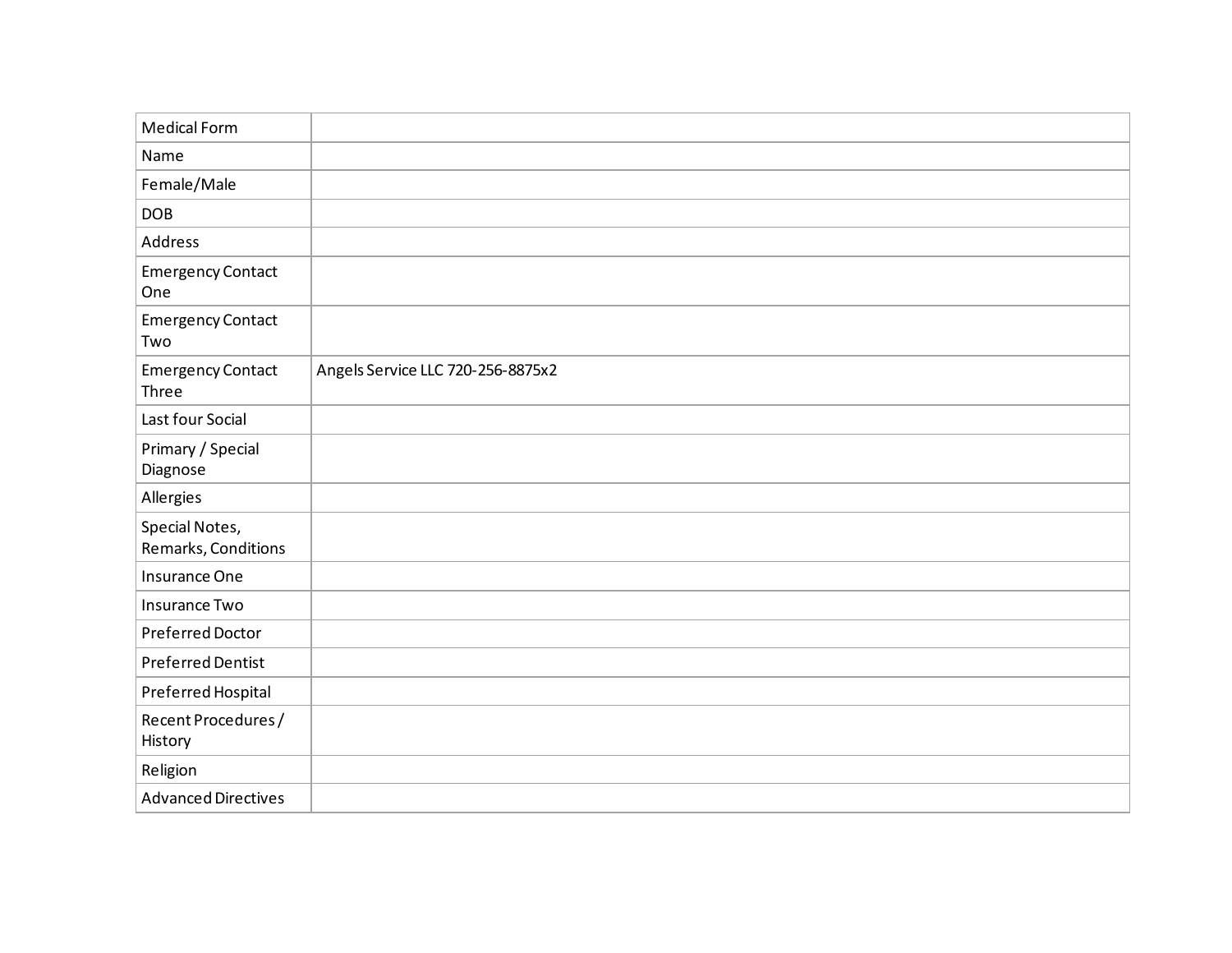| <b>Health</b>                                  | First: Name                                                                                                                               |  |                                     |                               |      | Phone<br>Relationship New York Processor |                          |      |        |
|------------------------------------------------|-------------------------------------------------------------------------------------------------------------------------------------------|--|-------------------------------------|-------------------------------|------|------------------------------------------|--------------------------|------|--------|
| <b>Care Proxy</b>                              | Name authorizing Angels Service LLC as secondary Health Care Proxy if the first listed above is not available<br><b>Name</b><br>Signature |  |                                     |                               |      |                                          |                          |      |        |
|                                                | Personal History and<br><b>Family History</b>                                                                                             |  |                                     |                               |      |                                          |                          |      |        |
|                                                |                                                                                                                                           |  | $\left  \text{Self} \right $ Family |                               | Self | Family                                   |                          | Self | Family |
|                                                | NO KNOWN<br><b>CONDITIONS</b>                                                                                                             |  |                                     | Abnormalekg                   |      |                                          | Adrenal Insufficiency    |      |        |
|                                                | Angina                                                                                                                                    |  |                                     | Asthma                        |      |                                          | <b>Bleeding Disorder</b> |      |        |
|                                                | Cancer (details)                                                                                                                          |  |                                     | Cardia Dysthymia              |      |                                          | Cataracts                |      |        |
|                                                | <b>Clotting Disorder</b>                                                                                                                  |  |                                     | Coronary Bypass Graft         |      |                                          | Dementia (details)       |      |        |
|                                                | Diabetes/Insulin<br>Dependent                                                                                                             |  |                                     | <b>Eye Surgery</b>            |      |                                          | Glaucoma                 |      |        |
|                                                | Hearing Impaired                                                                                                                          |  |                                     | <b>Heart Valve Prosthesis</b> |      |                                          | Hemodialysis             |      |        |
|                                                | Hemolytic Anemia                                                                                                                          |  |                                     | Hepatitis (details)           |      |                                          | Hypertension             |      |        |
|                                                | Hypoglycemia                                                                                                                              |  |                                     | Leukemia                      |      |                                          | Lymphomas                |      |        |
|                                                | Memory/Cognitive<br>Impaired                                                                                                              |  |                                     | Myasthenia Gravis             |      |                                          | Pacemaker                |      |        |
|                                                | Renal Failure                                                                                                                             |  |                                     | Seizure Disorder              |      |                                          | Sickle Cell Anemia       |      |        |
|                                                | Stroke                                                                                                                                    |  |                                     | Tuberculosis                  |      |                                          | Vision Impaired          |      |        |
|                                                | Other                                                                                                                                     |  |                                     |                               |      |                                          |                          |      |        |
| Any other notes<br>needed for doctors<br>appts |                                                                                                                                           |  |                                     |                               |      |                                          |                          |      |        |

Additional Family Medical History: